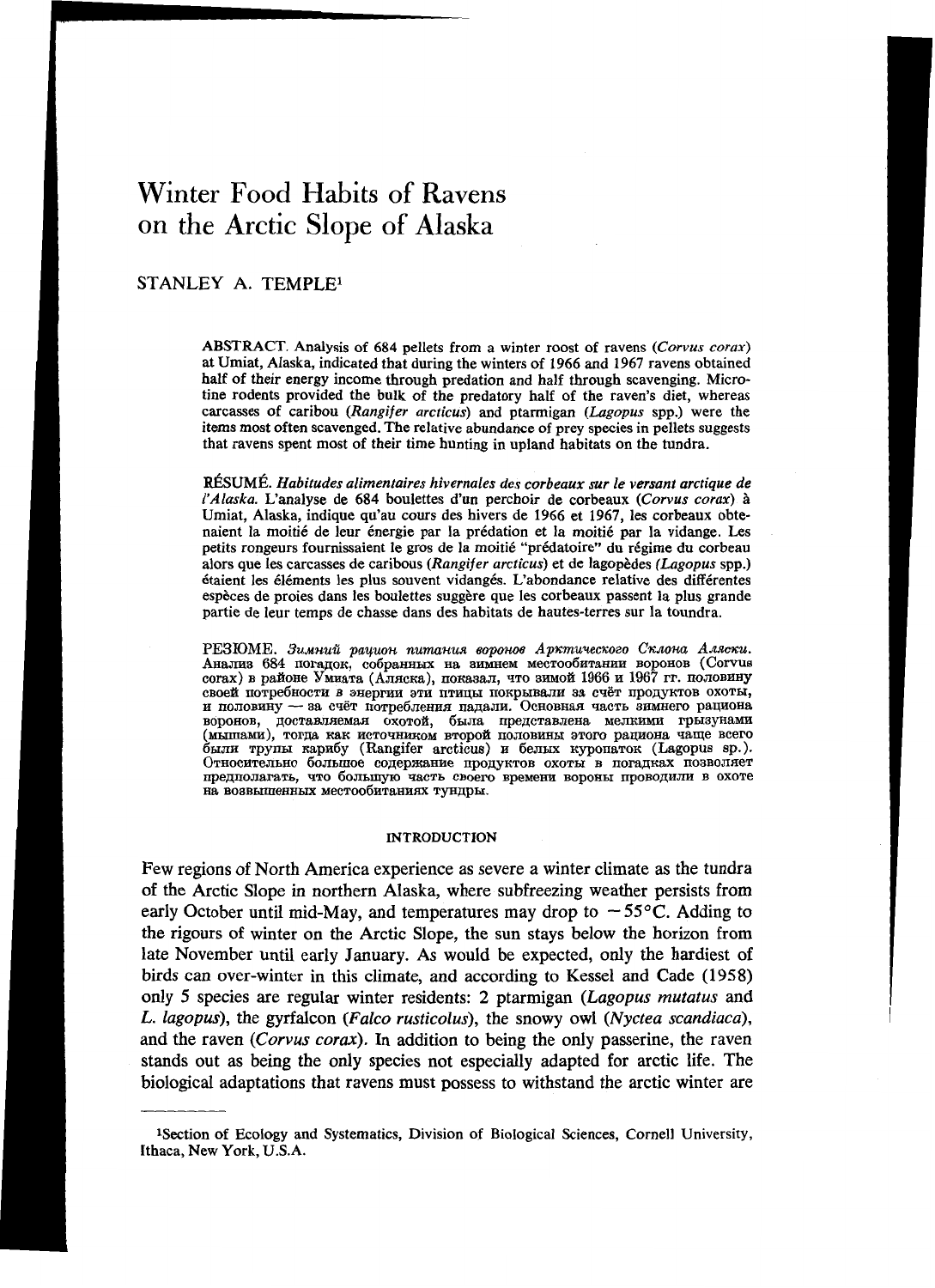manifold. Scholander *et al.* **(1950)** and Veghte and Herreid **(1965)** have demonstrated how the raven's physiology and anatomy allow for its existence under arctic conditions, but little is known of the ecological and behavioural adjustments that ravens have made. Obtaining food is probably the most crucial problem facing ravens during the arctic winter, and most of their time must be spent foraging during the brief daylight hours. Only scattered observations have been made of the winter diet of ravens in the North American Arctic (Sutton **1932;** Bent **1946;**  Harper **1958),** and these are neither quantitative nor extensive in scope. The purposes of this paper are to present an analysis of the winter food habits of ravens on Alaska's Arctic Slope and to discuss the ecological and behavioural adjustments suggested by their diet.

### **MATERIALS AND METHODS**

At the deserted town of Umiat, Alaska **(152'08'** N., **69'22' W.),** centrally located in the interior of the Arctic Slope, a small flock of ravens used the rafters **of** an abandoned hangar as a roost during the winters of **1966** and **1967.** Bush pilots who regularly stopped to refuel at Umiat during the winter said that approximately **10** ravens roosted in the hangar from early November until mid-March.

Ravens share with several other groups of predaceous birds the habit **of**  regurgitating pellets containing undigested portions of their food. Like the owls, ravens do not digest bony material, and their pellets often contain essentially complete skeletal remains of their prey in addition to fur, feathers, and other more typical pellet materials. Because of the protection afforded by the hangar, raven pellets that accumulated on its floor were remarkably well preserved. During the early summers of **1967** and **1968** individual pellets were collected at this roost and wrapped in tissue paper for later analysis. The contents of these pellets were analysed using procedures described by Errington **(1930).** Items such as skeletal parts, fur and feathers in each pellet were identified to the genus or species level by comparison with a reference collection of museum specimens and by using taxonomic keys (Bee and Hall **1956;** Hall and Kelson **1959).** When possible, **I**  also estimated from skeletal parts the minimum number of individuals of each prey species contained in each pellet.

### **RESULTS AND DISCUSSION**

The results of an analysis of **684** pellets are summarized in Table **1.** These data show clearly that the raven is both a predator and a scavenger. It is, of course, impossible to know exactly which items in the pellets resulted from predation and which from scavenging, consequently some decisions had to be made as to what was actually captured or scavenged. Complete skeletal remains of small mammals and passerines were present in pellets, indicating that ravens consumed these items whole and most probably captured them alive. Furthermore ravens were often seen hunting small rodents in the Umiat area during the summer months. On the other hand, items such as the caribou, moose and fox could not possibly have been killed by ravens, and undoubtedly represent the results of scavenging at predator kills or carcasses left by hunters.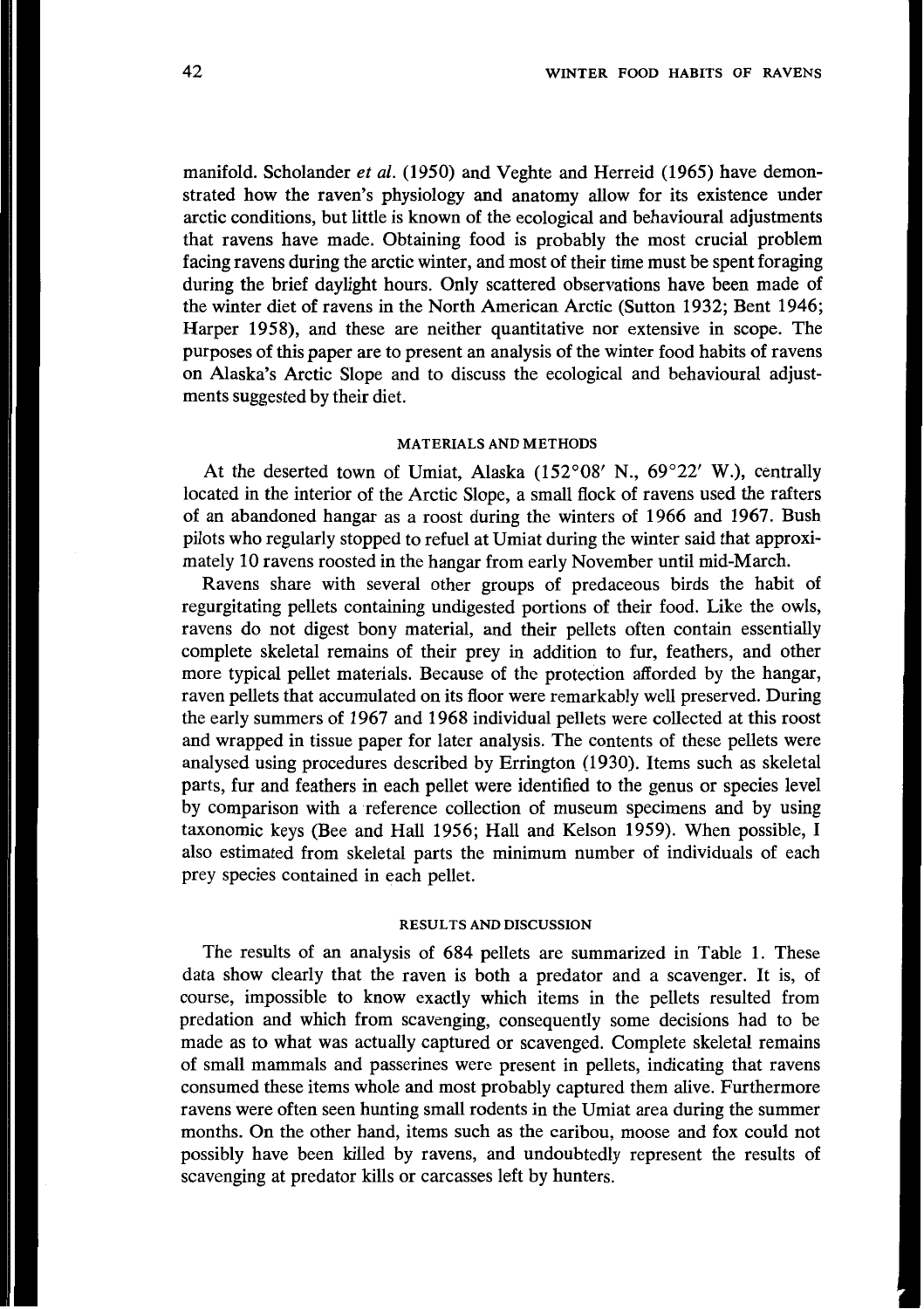| Food item                                   | No. of pellets<br>containing item | Per cent frequency<br>of occurrence* |
|---------------------------------------------|-----------------------------------|--------------------------------------|
| FROM PREDATION:                             |                                   |                                      |
| Voles, <i>Microtus</i> spp                  | 158                               | 23.0                                 |
| Brown lemming, Lemmus trimucronatus         | 149                               | 21.7                                 |
| Collared lemming, Dicrostonyx groenlandicus | 92                                | 13.4                                 |
| Red-backed vole, Clethrionomys rutilis      | 87                                | 12.7                                 |
| Unidentified microtines                     | 24                                | 3.5                                  |
| Shrews, Sorex spp                           | 18                                | 2.6                                  |
| Ermine, Mustela erminea                     |                                   | 1.0                                  |
| Least Weasel, Mustela rixosa                |                                   | 0.1                                  |
| Unidentified small birds                    | $\frac{1}{5}$                     | 0.7                                  |
| FROM SCAVENGING:                            |                                   |                                      |
| Hare, Lepus spp.                            | 13                                | 1.9                                  |
| Caribou, Rangifer arcticus                  | 255                               | 37.2                                 |
| Moose, Alces alces                          | 41                                | 5.9                                  |
| Red fox, Vulpes fulva                       | 3                                 | 0.4                                  |
| Ptarmigan, Lagopus spp.                     | 268                               | 39.1                                 |
| Vegetable matter                            | 49                                | 7.1                                  |
| Garbage                                     | 63                                | 9.2                                  |
| Eggshell                                    | 74                                | 10.8                                 |
| Other                                       | 16                                | 2.3                                  |

### TABLE **1.** Analysis of **684** pellets from a winter raven roost at Umiat, Alaska.

**\*Calculated as: no. of pellets containing item/total pellets.** 

Certain food items such as hare and ptarmigan are at least potentially within the predatory capabilities of a raven. However, on the basis of pellet remains, **I**  believe that these foods were probably scavenged from predator kills. A single hare or ptarmigan would provide more food than a raven could consume in one meal, yet in my analysis, only infrequently was a pellet composed entirely of either item, a fact that suggests that ravens did not take a full meal of ptarmigan or hare and were forced to seek additional food. Also, the skeletal remains of ptarmigan and hare in the pellets indicated that the most frequently consumed portions of the body were the lower legs and feet or head and neck. Bump *et* al. **(1947)** found in their study of grouse that these were the portions most often left behind by large predators, in this case a fox, wolf, gyrfalcon, or owl. Sutton's **(1 932)** observations in the eastern North American Arctic support *this* conclusion for he never saw ravens chase either ptarmigan or hare even when the opportunity arose.

While the town of Umiat is usually deserted, field parties of researchers and hunters do occasionally use the site as a temporary camp, and the garbage portion of the ravens' diet undoubtedly represents items picked up at the local dump. An amazing array of objects such as cellophane wrappers, aluminum foil, butchered bones, cigarette butts, cardboard and Styrofoam were found in pellets. The occurrence of eggshell fragments in pellets is, at least in part, also the result of scavenging at the dump. A sample of shell found in a pellet proved, upon microscopic examination of its pore structure, to be from a domestic hen *(Gallus gallus).* 

It is interesting to know what portions of the raven's energy intake are derived from predation and from scavenging. Unfortunately, **it** is difficult to answer this question directly from pellet remains as it is impossible to know how much of **a**  scavenged food item was actually consumed. However, an approximation can be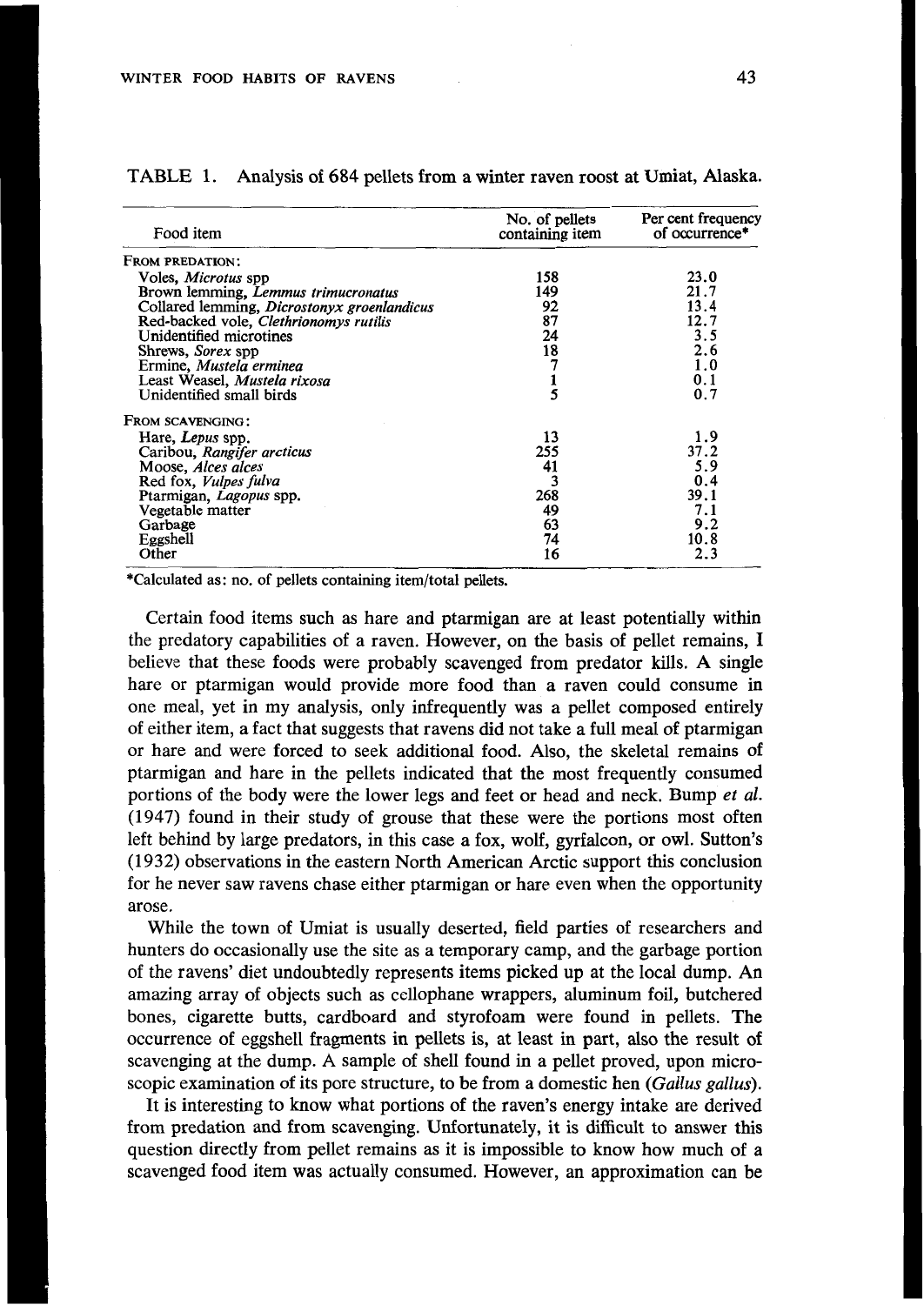made by employing known facts about the raven's metabolism in conjunction with dietary information.

Scholander *et al.* **(1950)** and Veghte and Herreid **(1965)** found that the standard metabolic rate of a cold-adapted raven was **92** kcal/day at ambient temperatures below freezing. As an approximation, the active metabolic rate of a bird is double its standard or resting metabolic rate (King and Farner **1961),** so that the net energy consumed by an active raven is about **184** kcal/day. Birds lose about **40** per cent of the energy that they ingest as food through fecal and pellet waste, urinary waste, and heat losses (King and Farner **1961).** To obtain the **184** kcal of net energy per day needed for survival, a raven must therefore ingest about **309** kcal of gross energy per day in food.

Observation of captive ravens by the author showed that on the average one pellet was ejected each day if the bird's food contained even a small quantity of undigestible matter. Assuming that each pellet represents the undigested remains of a normal daily intake of food, then the **684** pellets analysed represent a total of about **118,656** kcal of gross energy consumed as food by the ravens **(684**  days  $\times$  309 kcal/day).

In the case of the ravens, it is possible to calculate how much energy was consumed as a result of the predatory portion of the diet since whole animals were ingested. Table **2** presents calculations of the total amount of gross energy the ravens derived as a result of predation. From these calculations, the total gross energy intake from preying is equal to about **60,893** kcal, roughly half of the total gross energy input represented in the pellet collection. It is apparent that the ravens around Umiat function energetically as half predators and half scavengers during the arctic winter. Looking at the raven's relative trophic position in another way, **22** per cent of all pellets were composed entirely of items obtained by predation while 30 per cent were composed entirely of scavenged items; the remaining **48** per cent were mixed. Once again, equally divided roles as predator and scavenger are suggested.

| Food item                 | Minimum<br>individuals<br>represented | Weight class<br>$(g/individual)*$ | Gross<br>energy<br>content<br>$(kcal/g)$ † | Total<br>gross<br>energy<br>(kcal) |
|---------------------------|---------------------------------------|-----------------------------------|--------------------------------------------|------------------------------------|
| Microtus spp              | 283                                   | 35                                | 1.4                                        | 13,867                             |
| Lemmus trimucronatus      | 239                                   | 80                                | 1.4                                        | 26,768                             |
| Dicrostonyx groenlandicus | 142                                   | 60                                | 1.4                                        | 11,928                             |
| Clethrionomys rutilis     | 125                                   | 30                                | 1.4                                        | 5.250                              |
| Unidentified microtines   | 23                                    | 35                                | 1.4                                        | 1,150                              |
| Sorex spp                 | 18                                    | 25                                | 1.4                                        | 630                                |
| Mustela erminea           |                                       | 100                               | 1.4                                        | 980                                |
| M. rixosa                 |                                       | 50                                | 1.4                                        | 70                                 |
| Unidentified small birds  |                                       | 25                                | 2.0                                        | 250                                |
| Total                     | 843                                   |                                   |                                            | 60,893                             |

TABLE 2. Analysis of gross energy obtained by ravens through predation based on analysis of 684 pellets.

**\*From Bee and Hall (1956) and museum specimens; ?For mammals, from Golley (1961), for**  birds, from King and Farner (1961);  $\sharp$ Calculated as: Individuals  $\times$  weight class  $\times$  gross energy **content.**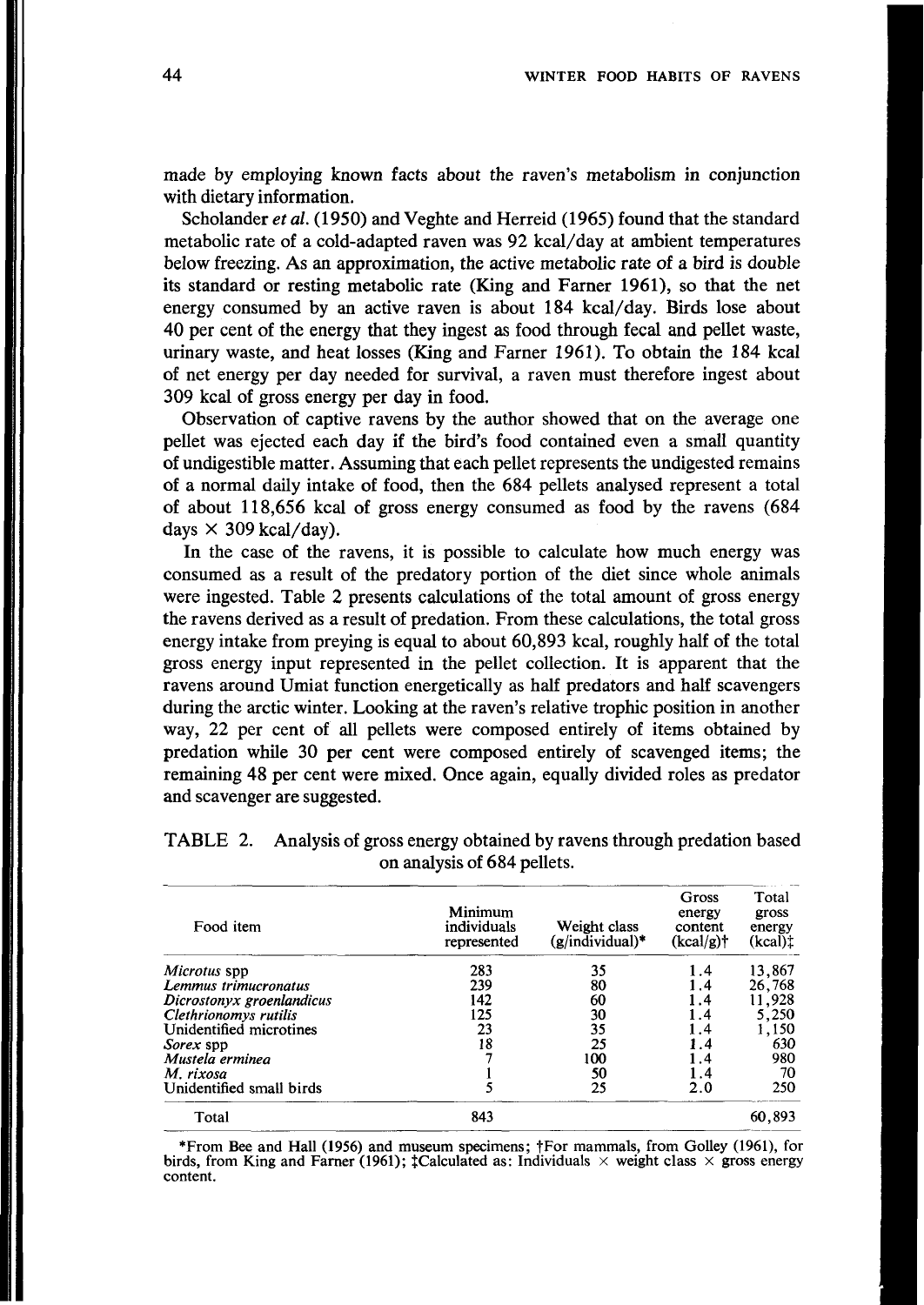During the summers of 1967 and 1968, 10 standard 300-metre traplines were operated in various habitats near Umiat. Since the abundance of small mammals did not change significantly during those two summers, it will be assumed that the abundance also remained unchanged during the intervening winter. The results of this 2-year trapping effort expressed as relative population densities are given in Table 3. From these figures and the percent frequency of occurrence of small mammals in raven pellets, it is possible to make some inferences about the ecological aspects of raven predation. If the available prey are ranked in decreasing abundance and compared with the data on occurrence in pellets, a perfect rank correlation is found; the most abundant prey, *Microtus*, was taken most often while the least abundant, *Mustela*, was taken only infrequently. The trapping data indicate that *Microtus* were six times as abundant as any other small mammal, though they occurred in pellets only slightly more often than *Lemmus.* The remaining small mammals, on the other hand, were taken approximately in proportion to their abundance in the Umiat area.

| Food item                 | Per cent relative<br>abundance* | Per cent relative<br>frequency of<br>occurrance in pellets |
|---------------------------|---------------------------------|------------------------------------------------------------|
| Microtus spp.             | 69.4                            | 30.9                                                       |
| Lemmus trimucronatus      | 11.7                            | 29.2                                                       |
| Dicrostonyx groenlandicus | 7.3                             | 18.0                                                       |
| Clethrionomys rutilis     | 7.3                             | 17.1                                                       |
| Sorex spp.                | 3.6                             | 3.5                                                        |
| Mustela spp.              | 0.7                             |                                                            |
| Total                     | 100.0                           | 100.0                                                      |

TABLE 3. Comparison of prey abundance and frequency of occurrence in pellets

**\*Percentage of total mammals trapped.** 

A brief review of the habitats occupied by the raven's potential prey suggests an explanation for this apparent discrepancy. Bee and Hall (1956) in their analysis of the mammal populations near Umiat concluded that, on a habitat basis, the two voles (Microtus miurus and M. oeconomus) were restricted primarily to the low, wet riparian areas along the Colville River, whereas the other forms all preferred upland habitats on the slopes or ridges above the valley. Because snow accumulates to considerable depths in the low-lying areas, *Microtus* were, no doubt, somewhat difficult for ravens to hunt. On the other hand, the snow is usually blown off the ridges and slopes so that hunting small rodents would be considerably easier there. It is perhaps for this reason that ravens did not or could not exploit the abundant populations of *Microtus* in low-lying areas.

These data to some extent conflict with other reports on the winter diets of ravens in the Arctic. The only detailed accounts (Sutton 1932; Podkovyrkin 1953; Koshkina and Kishchinski 1958) give the impression that ravens are primarily scavengers, living off the remains of predator kills, other carcasses and human wastes. These studies were somewhat biased, however, since they were done near large centres of human activity. While many factors may influence the diet